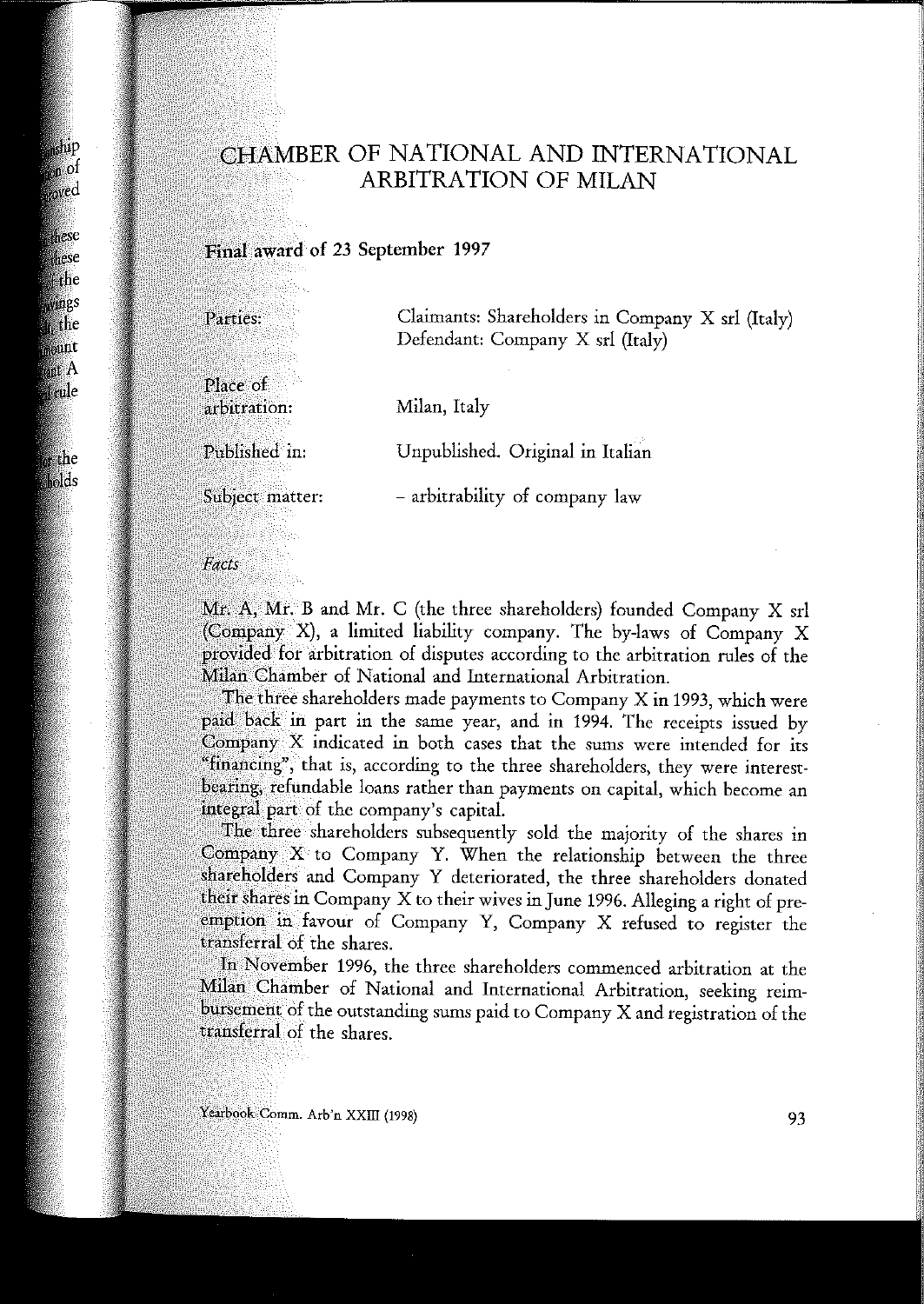## ARBITRAL AWARDS

On the preliminary issue of jurisdiction, the arbitrators held that the dispute was arbitrable because a subject matter which is governed by mandatory **provisions cf law is not per se non-arbitrable.**

On the merits, the tribunal held that the facts of the case led to the conclusion that the payments made in 1993 were payments which had become an integrai part of Company X's capitai and were thus non-refundable, whereas the payments made in 1994 were loans and should be repaid. The arbitrai tribunal also held that, although Company Y had a right of preemption on shares sold, the three shareholders were entitled to donate their shares freely, and therefore directed Company X to register the transferral of the shares of the three shareholders to their wives. The part of the award deciding on the merits of the case is not reproduced.

# *Excerpt*

[1] "Disputes concerning companies are undoubtedly capable of being the object of an arbitration agreement, the sole limit being, in this case too, Art. 806 CCP.'

[2] "According to [Art. 806 CCP], together with Art. 1966 CC,<sup>2</sup> disputes concerning rights which, 'by their nature or by express provision of the law, cannot be disposed of by the parties', that is, rights which cannot be waived, are not capable of being the object of a settlement, and are thus non-arbitrable. Hence, an arbitral clause can [only] cover rights which can be disposed of.<sup>3</sup>

**2. Art. 1966 of the Italian Civil Code reads:**

**"In order to compromise, the parties must have the capacity to dispose af the rights which are the subject matter of litigation.**

**A compromise is void if such rights, either by their nature or by express provision of the law, cannot be disposed of by the parties."**

**3. "See L. Salvaneschi, 'Nuove disposizioni in materia di arbitrato e disciplina dell'arbitrato internazionale', comment on the Law no. 25 of 5 January 1994,** *Le nuove leggi civili commentate* **(1995) p. 471, which refers to Cecchella in** *Giurisprudenza sistematica di diritto processuale civile,* **Proto Pisani ed. (1991) p. 1 et seg."**

**<sup>1.</sup> Art. 806 of the Italian Code af Civil Procedure reacls:**

**<sup>&</sup>quot;The parties may have the disputes arising between them decided by arbitrators, with the exception of the disputes provided for in Arts. 409 (labour disputes] and 442 [disputes relating to compulsory socia! security and medicaI aid], thase concerning issues of personal status and maritaI separation and thase other disputes which may not be the subject of a settlement."**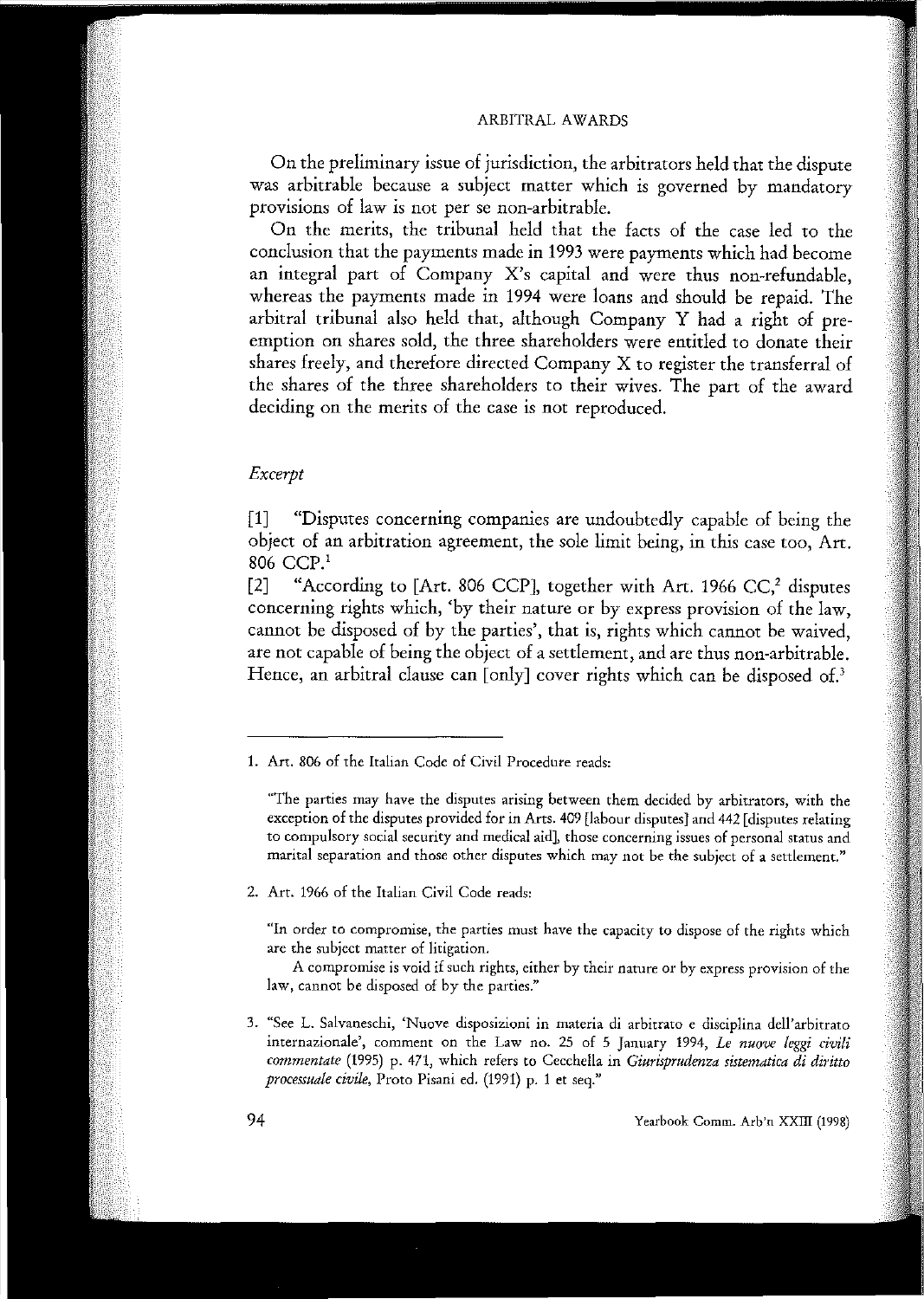# ITALY, MILAN CHAMBER OF NATIONAL & INTERNATIONAL ARBITRATION

[3] "We must first clear the field of the misunderstandings which might arise between the notions of non-arbitrability and mandatory provisions. In our legai system, there are personal legai statuses which are disposable rights but have their origin in or are governed by mandatory provisions of law. A right may and shall thus be considered disposable also where its origin or contents are determined by a mandatory or public policy provision, not by a [mere] dispositive provision. It suHices to think, e.g., of the distribution of profits in joint stock companies: its mandatory character, in the light of third party interest in the conservation of the company's capitai, is clearly beyond doubt, it is also certain that the right to payment of the amounts owed on the basis of a decision of the shareholders' meeting may be the object of a settlement and may be arbitrated. We may also think of the provisions on prescription: prescription is mandatory but its eHect is in the hands of the parties, who have the burden of raising the objection based thereon. Even in labour matters it is possible for the worker to waive some rights in part, within certain limits and if the required procedures are complied with; this is probably the reason why the legislator explicitly excluded the arbitrability of labour disputes (Art. 806 CCP).

"We now come to the present case. It is beyond doubt that shareholders  $[4]$ may legitimately finance the company through loans or payments, either payments on capital (or future capital increase) or sunk payments.... It is also certain that it is the parties, in their contractual autonomy, that freely decide whether to loan money [to the company] and/or make a sunk payment or a payment on capital.

"Even if we consider that the subject matter at issue is regulated by  $\overline{5}$ mandatory provisions which establish requirements and limits for certain activities, there is no reason to hold that, as such, the qualification of the [nature of the] sum paid and the shareholder's right to it, even if it was paid on capital ... may not be waived or settled, just like, e.g., the shareholder's right to be paid for its share. In other words, there is no reason to find that the parties may not freely dispose of [these rights], even taking into account **mandatory provisions.**

"Nor can it be maintained, in the case at issue, that the right of the  $[6]$ shareholders to the reimbursement of the sums paid may not be disposed of, the assumption that this right violates provisions made to protect the general interest of the company, which trascends the interest of the individual shareholders. It is true that, according to the prevailing jurisprudence, 'in order to decide whether the dispute between company and shareholders may be the **matter of an arbitration, it mus! be examined, in the individuaI** COncret:e **cases, 0'0 whether the issues raised concern the individuaI interest of**  $\frac{1}{\pi}$  the shareholders or the interest of the company', in which latter case, it is said,